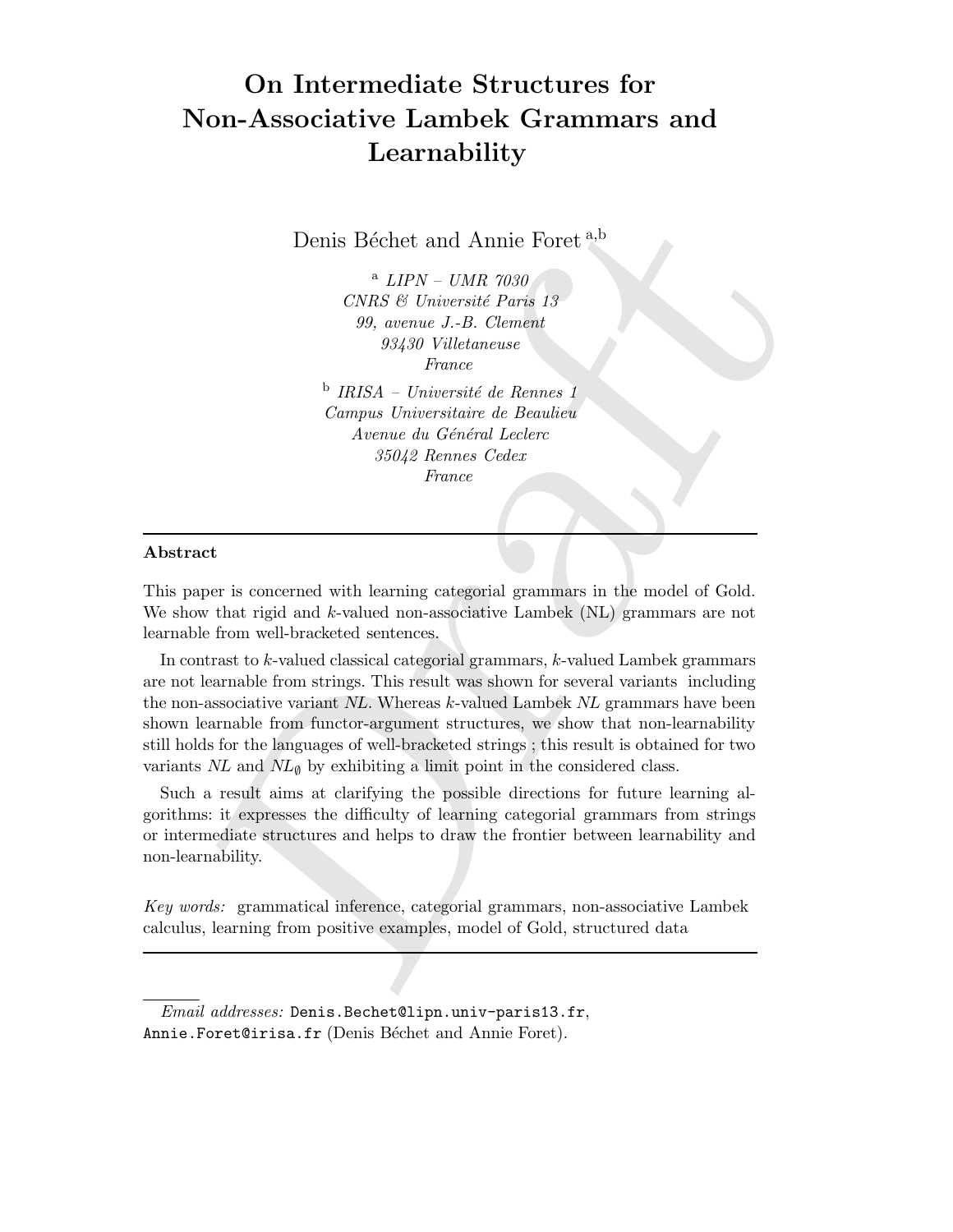## 1 Introduction

Categorial grammars [1] and Lambek grammars [2,3] have been studied in the field of natural language processing. They are well adapted to learning perspectives since they are completely lexicalized and an actual way of research is to determine the sub-classes of such grammars that remain learnable in the sense of Gold [4].

We recall that learning here consists to define an algorithm on a finite set of sentences that converges to obtain a grammar in the class that generates the examples. Let  $\mathcal G$  be a class of grammars, that we wish to learn from positive examples. Formally, let  $\mathcal{L}(G)$  denote the language associated with grammar G, and let V be a given alphabet, a learning algorithm is a function  $\phi$  from finite sets of words in  $V^*$  to  $\mathcal{G}$ , such that for all  $G \in \mathcal{G}$  with  $\mathcal{L}(G) = \langle e_i \rangle_{i \in \mathbb{N}}$ there exists a grammar  $G' \in \mathcal{G}$  and there exists  $n_0 \in \mathbb{N}$  such that:  $\forall n >$  $n_0 \phi(\{e_1,\ldots,e_n\}) = G' \in \mathcal{G}$  with  $\mathcal{L}(G') = \mathcal{L}(G)$ .

After pessimistic unlearnability results in [4], learnability of non trivial classes has been proved in [5] and [6]. Recent works from [7] and [8] following [9] have answered the problem for different sub-classes of classical categorial grammars (we recall that the whole class of classical categorial grammars is equivalent to context free grammars; the same holds for the class of Lambek grammars [10] that is thus not learnable in Gold's model).

all that learning here consists to define an algorithm on a finite set of<br>est that converges to obtain a grammar in the class that generates the<br>fos. Let  $\mathcal{D}$  be a class of grammars, that we wish to learn from positiv The extension of such results for Lambek grammars is an interesting challenge that is addressed by works on logic types from [11] (these grammars enjoy a direct link with Montague semantics), learning from structures in [12], complexity results from [13] or unlearnability results from [14,15]; on the one hand, this unlearnability result was shown for several variants including the non-associative variant  $NL$  in the case of string languages; on the other hand k-valued Lambek NL grammars have been shown learnable from functor-argument structures [16,17].

In this paper, we consider the following question: is the non-associative variant NL of k-valued Lambek grammars learnable from well-bracketed strings ; we answer for both variants  $NL$  and  $NL$ <sup> $\phi$ </sup> by providing a limit point for this class.

The paper is organized as follows. Section 2 gives some background knowledge on three main aspects: non-associative Lambek categorial grammars ; learning from posivite data (in Gold's model) ; some useful models of Lambek calculus. Section 3 gives some review on learning string languages. Section 4 and 5 then present our main results on  $NL$  and  $NL$ <sup> $\phi$ </sup> (this latter denotes non-associative Lambek grammars allowing empty sequence): after a construction overview, we discuss some corollaries and then provide the details of proof. Section 6 concludes.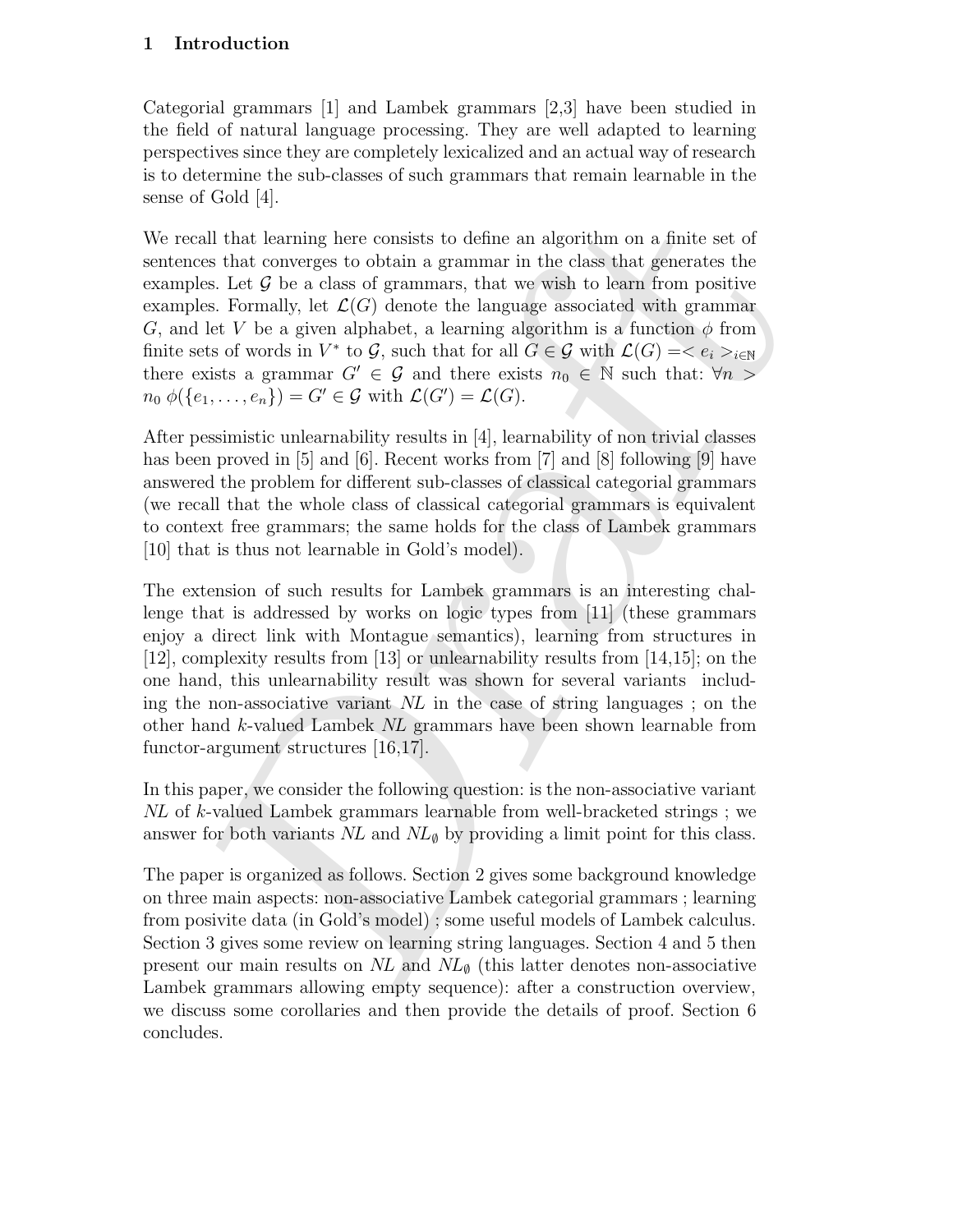## 2 Background

## 2.1 Categorial Grammars

The reader not familiar with Lambek calculus and its non-associative version will find nice presentation in the first articles written by Lambek [2,3] or more recently in [18–23]. We use in the paper non-associative Lambek calculus with and without empty sequence  $(NL_{\emptyset}$  and  $NL)$  but without product.

**Definition 1 (Types)** The types  $Tp$ , or formulas, are generated from a set of primitive types Pr, or atomic formulas, by two binary connectives  $1 \gamma$ (over) and  $\gamma$ " (under):

$$
Tp ::= Pr \mid Tp \backslash Tp \mid Tp/Tp
$$

Definition 2 (Rigid and k-valued categorial grammars)  $\Lambda$  categorial grammar is a structure  $G = (\Sigma, I, S)$  where:

- $\Sigma$  is a finite alphabet (the words in the sentences);
- $I: \Sigma \mapsto \mathcal{P}^f(T)$  is a function that maps a set of types to each element of  $\Sigma$  (the possible categories of each word);
- $S \in Pr$  is the main type associated to correct sentences.

If  $X \in I(a)$ , we say that G associates X to a and we write  $G : a \mapsto X$ . A k-valued categorial grammar is a categorial grammar where, for every word  $a \in \Sigma$ ,  $I(a)$  has at most k elements. A rigid categorial grammar is a 1-valued categorial grammar.

## 2.2 Non-associative Lambek Calculus NL

## 2.2.1 NL Derivation  $\vdash_{NL}$

y in [18-23]. We use in the paper non-associative Lambek calculus with<br>thout empty sequence  $(Nl_q)$  and  $NL$ ) but without product,<br>tion 1 (Types) The types  $T_p$ , or formales, by two binary connectives<sup>1</sup><sup>27</sup><br>and  $\sqrt[n]{\pi}$  As a logical system, we use Gentzen-style sequent presentation. A sequent  $\Gamma \vdash A$  is composed of a binary tree of formulas  $\Gamma$  (the set of trees is noted  $\mathcal{T}_{T_p}$ ) which is the antecedent configuration and a succedent formula A. A context  $\Gamma[\cdot]$  is a binary tree of formulas with a hole. For X, a formula or a binary tree of formulas,  $\Gamma[X]$  is the binary tree obtained from  $\Gamma[\cdot]$  by filling the hole with  $X$ .

**Definition 3 (NL)** A sequent is valid in NL and is noted  $\Gamma \vdash_{NL} A$  iff  $\Gamma \vdash A$ can be deduced from the following rules:

<sup>1</sup> no product connective is used in the paper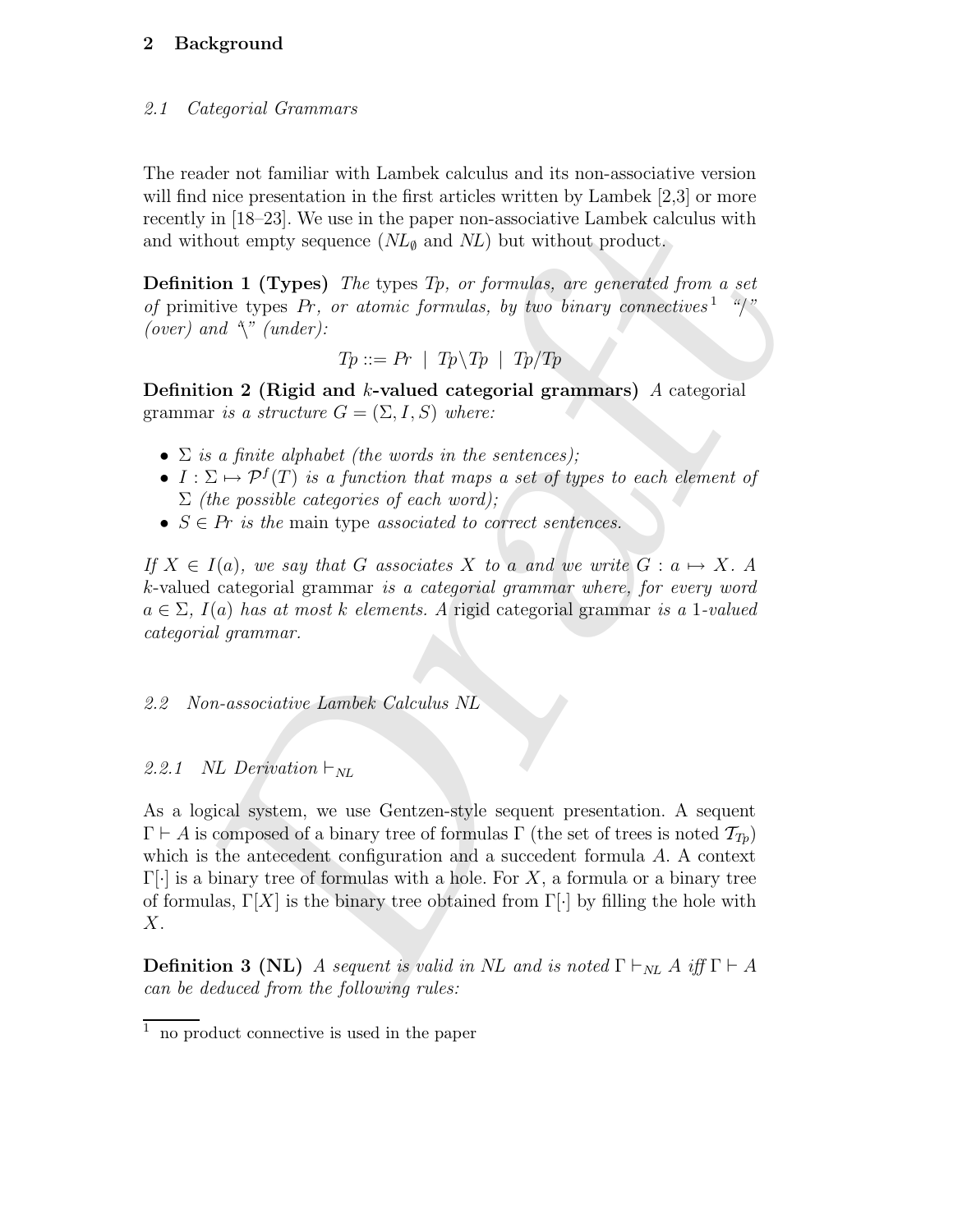$$
\frac{(\Gamma, B) \vdash A}{A \vdash A} \mathbf{A} \mathbf{x} \qquad \frac{(\Gamma, B) \vdash A}{\Gamma \vdash A/B} / R \qquad \frac{(A, \Gamma) \vdash B}{\Gamma \vdash A \setminus B} \setminus R
$$
\n
$$
\frac{\Gamma \vdash A \quad \Delta[A] \vdash B}{\Delta[\Gamma] \vdash B} \mathbf{Cut} \quad \frac{\Gamma \vdash A \quad \Delta[B] \vdash C}{\Delta[(B/A, \Gamma)] \vdash C} / L \quad \frac{\Gamma \vdash A \quad \Delta[B] \vdash C}{\Delta[(\Gamma, A \setminus B)] \vdash C} \setminus L
$$

We write  $NL_{\emptyset}$  for the non-associative Lambek calculus allowing empty antecedents (the left part  $\Gamma$  of the sequent may be empty). Here, we use two identity relations:

$$
\Gamma[(\emptyset,\Delta)] \equiv \Gamma[\Delta] \equiv \Gamma[(\Delta,\emptyset)]
$$

Theorem 4 (Cut elimination) We recall that the cut rule can be eliminated in  $\vdash_{NL}$ : every derivable sequent has a cut-free derivation.

## 2.2.2 NL Languages

**Definition 5 (Yield)** If T is a binary tree where the leaves are elements of a set  $\mathcal{E}$ , yield<sub> $\mathcal{E}(T) \in \mathcal{E}^+$  is the list of leaves of T.</sub>

This notation will be used for well-bracketed strings  $2$  yield<sub>Σ</sub> and for binary trees of formulas  $yield_{Tp}$ .

**Definition 6 (Language)** Let  $G = (\Sigma, I, S)$  be a categorial grammar.

• G generates a well-bracketed string  $T \in \mathcal{T}_{\Sigma}$  (in NL model) iff there exist  $\Gamma$  a binary tree of types,  $c_1, \ldots, c_n \in \Sigma$  and  $A_1, \ldots, A_n \in T_p$  such that:

its (the left part 1 of the sequent may be empty). Here, we use two  
\nrelations:  
\n
$$
\Gamma[(\emptyset, \Delta)] \equiv \Gamma[\Delta] \equiv \Gamma[(\Delta, \emptyset)]
$$
\nrem 4 (Cut elimination) We recall that the cut rule can be eliminated  
\n: every derivable sequent has a cut-free derivation.  
\nNL Languages  
\ntion 5 (Yield) If T is a binary tree where the leaves are elements of  
\n', yield<sub>\xi</sub>(T)  $\in \mathcal{E}^+$  is the list of leaves of T.  
\nrotation will be used for well-bracketed strings <sup>2</sup> yield<sub>\Sigma</sub> and for binary  
\nf formulas yield<sub>Tp</sub>.  
\ntion 6 (Language) Let  $G = (\Sigma, I, S)$  be a categorical grammar.  
\ngenerates a well-bracketed string  $T \in T_{\Sigma}$  (in NL model) iff there exist  
\na binary tree of types,  $c_1, ..., c_n \in \Sigma$  and  $A_1, ..., A_n \in T_p$  such that:  
\n
$$
\begin{cases}\nG: c_i \mapsto A_i (1 \leq i \leq n) \\
\Gamma = T[c_1 \rightarrow A_1, ..., c_n \rightarrow A_n] \\
\Gamma \vdash_{NL} S\n\end{cases}
$$
\nwhere  $T[c_1 \rightarrow A_1, ..., c_n \rightarrow A_n]$  means the binary tree obtained from T  
\nsubstituting the left to right occurrences of  $c_1, ..., c_n$  by  $A_1, ..., A_n$ .  
\ngenerates a string  $c_1 \cdots c_n \in \Sigma^+$  iff there exists  $T \in T_{\Sigma}$  such that  
\neid<sub>\Sigma</sub>(T) =  $c_1 \cdots c_n$  and G generates T.  
\nthe language of well-bracketed strings corresponding to G, written BC<sub>NL</sub>(G),  
\nthe set of well-bracketed strings generated by G.  
\ne language of strings corresponding to G, written  $L_{NL}(G)$ , is the set of  
\nreg generated by G.

where  $T[c_1 \rightarrow A_1, \ldots, c_n \rightarrow A_n]$  means the binary tree obtained from T by substituting the left to right occurrences of  $c_1, \ldots, c_n$  by  $A_1, \ldots, A_n$ .

- G generates a string  $c_1 \cdots c_n \in \Sigma^+$  iff there exists  $T \in \mathcal{T}_{\Sigma}$  such that  $yield_{\Sigma}(T) = c_1 \cdots c_n$  and G generates T.
- The language of well-bracketed strings corresponding to G, written  $\mathcal{BL}_{NL}(G)$ , is the set of well-bracketed strings generated by G.
- The language of strings corresponding to G, written  $\mathcal{L}_{NL}(G)$ , is the set of strings generated by G.
- We use similar definitions for  $NL_{\emptyset}$  instead of NL.

<sup>2</sup> in the paper, a well-bracketed string is a binary tree of words.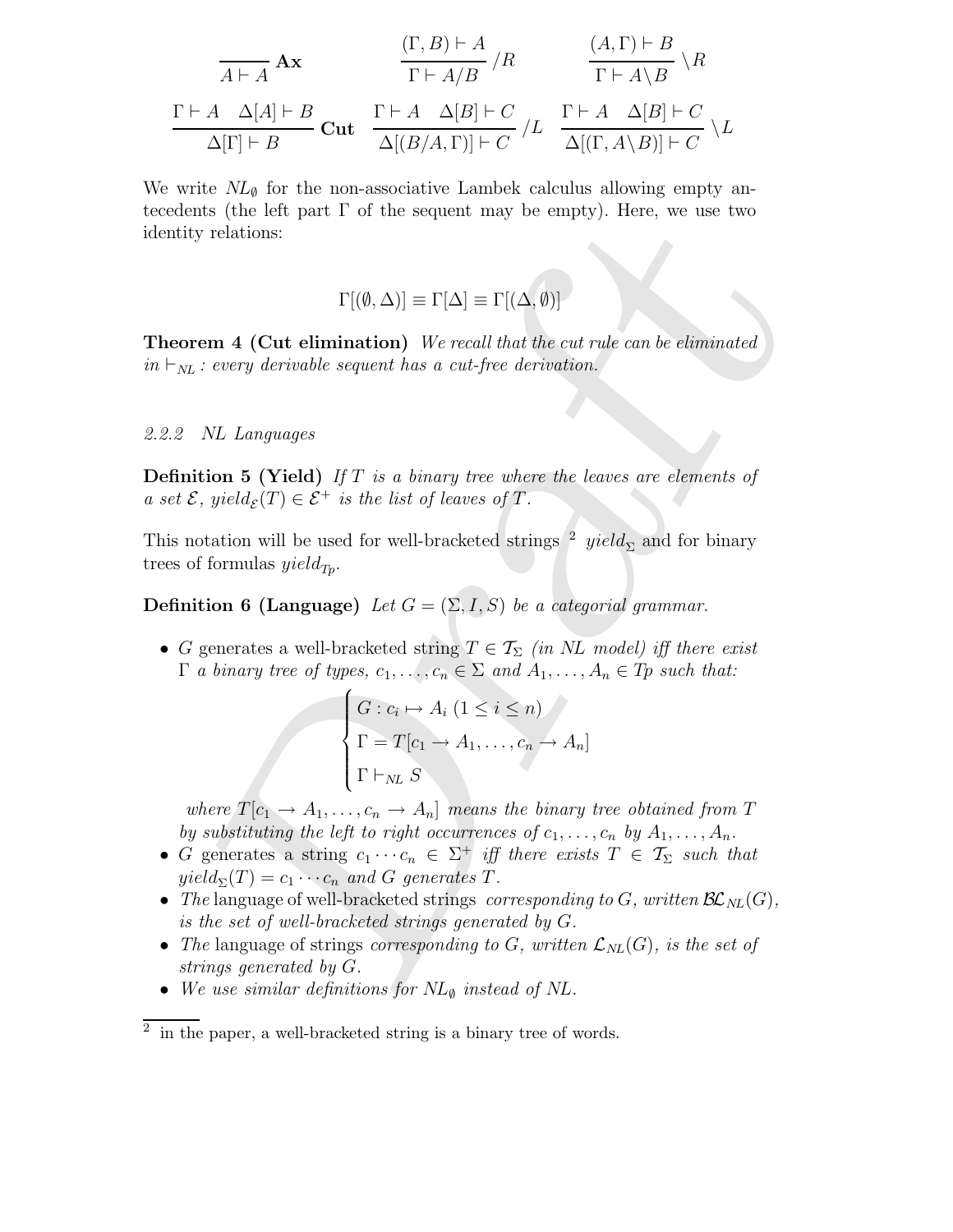For a class G of grammars, we write  $\mathcal{L}(G)$  the language that is generated by  $G \in \mathcal{G}$  and  $\mathcal{L}(\mathcal{G}) = {\{\mathcal{L}(G) \mid G \in \mathcal{G}\}\}\$ the class of generated languages.

**Example 1** Let  $\Sigma_1 = \{John, Mary, likes\}$  and let  $Pr_1 = \{S, N\}$ . We define:

$$
G_1 = \begin{cases} John \rightarrow N \\ Mary \rightarrow N \\ likes \rightarrow N \setminus (S/N) \end{cases}
$$

 $G_1$  is a rigid (or 1-valued) grammar. We can prove that  $((N, N\langle S/N\rangle), N) \vdash_{NL}$ S. Thus, we get:

John likes Mary 
$$
\in
$$
  $\mathcal{L}_{NL}(G_1)$ 

$$
((John\,\,likes)\,\,Mary) \in \mathcal{BL}_{NL}(G_1)
$$

## 2.3 Learning and Limit Points

We now recall some useful definitions and known properties on learning.

 $u \to N \setminus (S/N)$ <br>  $u \to \infty$ <br>  $u \to \infty$ <br>  $u \to \infty$ <br>  $u \to \infty$ <br>  $u \to \infty$ <br>  $u \to \infty$ <br>  $u \to \infty$ <br>  $u \to \infty$ <br>  $u \to \infty$ <br>  $u \to \infty$ <br>  $u \to \infty$ <br>  $u \to \infty$ <br>  $u \to \infty$ <br>  $u \to \infty$ <br>  $u \to \infty$ <br>  $u \to \infty$ <br>  $u \to \infty$ <br>  $u \to \infty$ <br>  $u \to \infty$ <br>  $u \to \infty$ <br>  $u \to \in$ **Definition 7 (Limit Points)** A class  $\mathcal{CL}$  of languages has a limit point iff there exists an infinite sequence  $\langle L_n \rangle_{n \in \mathbb{N}}$  of languages in  $\mathcal{CL}$  and a language  $L \in \mathcal{CL}$  such that:  $L_0 \subsetneq L_1 \ldots \subsetneq \ldots \subsetneq L_n \subsetneq \ldots$  and  $L = \bigcup_{n \in N} L_n$  (L is a limit point *of*  $\mathcal{CL}$ ).

Property 8 (Limit Points Imply Unlearnability) If the languages of the grammars in a class  $\mathcal G$  have a limit point then the class  $\mathcal G$  is unlearnable.<sup>3</sup>

## 2.4 Some Useful Models

For ease of proof involving limit points, models are often helpful ; for example in [24] free groups and recent free pregroups [25] are used. For bracketed strings in NL, we use another kind of model : Quasi-groups ; such models have been used for categorial grammars in [26–28].

## 2.4.1 Quasi-groups

Quasi-groups are sets equiped with three binary operations  $\cdot$ ,  $\cdot$ , that satisfy the following equations :

 $\overline{3}$  This implies that the class has infinite elasticity. A class  $\mathcal{CL}$  of languages has *infinite elasticity* iff  $\exists < e_i >_{i \in \mathbb{N}}$  sentences  $\exists < L_i >_{i \in \mathbb{N}}$  languages in  $\mathcal{CL}$  $\forall i \in \mathbb{N} : e_i \notin L_i \text{ and } \{e_1, \ldots, e_n\} \subseteq L_{n+1}.$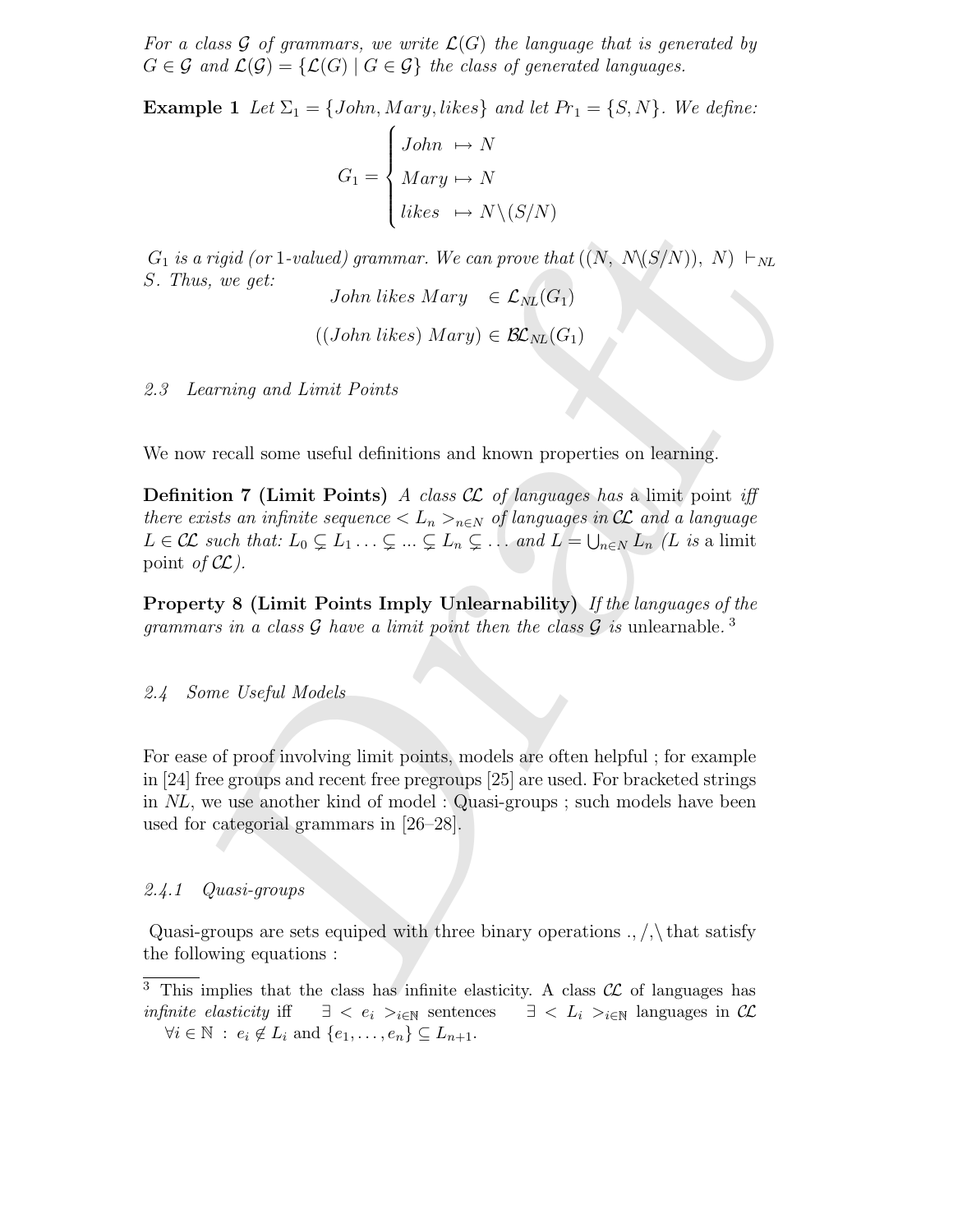$x.(x\backslash y) = y$  $(x/y).y = x$  $x\setminus(x.y) = y$  $(x.y)/y = x$ 

plational theory, new written Qt., or quasi-groups as<br>may system as found by Knuth and Bendix (70) and further stabiled in<br>the case of quasi-groups with a neutral element  $e$  is similar, see [29] for<br> $\frac{4}{3}$ <br>over four e The equational theory, here written QG, of quasi-groups admits a canonical rewriting system as found by Knuth and Bendix (70) and further studied in [29]. The case of quasi-groups with a neutral element e is similar, see [29] for details. <sup>4</sup>

The above four equations oriented from left to right are completed with two new rules to produce such a canonical rewrite system :

$$
(x/y) \backslash x \to y
$$

$$
x/(y \backslash x) \to y
$$

## 2.4.2 Quasi-groups as models

Quasi-groups are models for  $\vdash_{NL}$ .

From types to QG-formulas. We associate with each type formula A an element in quasi-groups written  $[A]$  as follows <sup>5</sup>:

 $[p] = p$  for p atomic

$$
[\![A_1\backslash A_2]\!] = [\![A_1]\!] \backslash [\![A_2]\!]
$$

$$
[\![A_1/A_2]\!] = [\![A_1]\!] / [\![A_2]\!]
$$

We extend the notation to binary trees by :

 $[(A_1, A_2)] = [A_1] \cdot [A_2]$ 

**Proposition 1 (QG-Models)** If  $\Gamma \vdash_{NL} A$  then  $\llbracket \Gamma \rrbracket =_{OG} \llbracket A \rrbracket$ 

Quasi-groups may also be seen as residuated groupoids that are known as (complete) algebraic models [20] for NL : take equality as partial ordering.

that are also oriented from left to right and a canonical rewrite system is obtained

- by adding the following rules :  $e\backslash x \to x \quad x/e \to x \quad x/x \to e \quad x\backslash x \to e$
- <sup>5</sup> for a calculus with product ⊗, we add  $[[A_1 \otimes A_2] = [[A_1] \cdot [A_2]$ .

<sup>&</sup>lt;sup>4</sup> one adds the equations :  $e.x = x \quad x.e = x$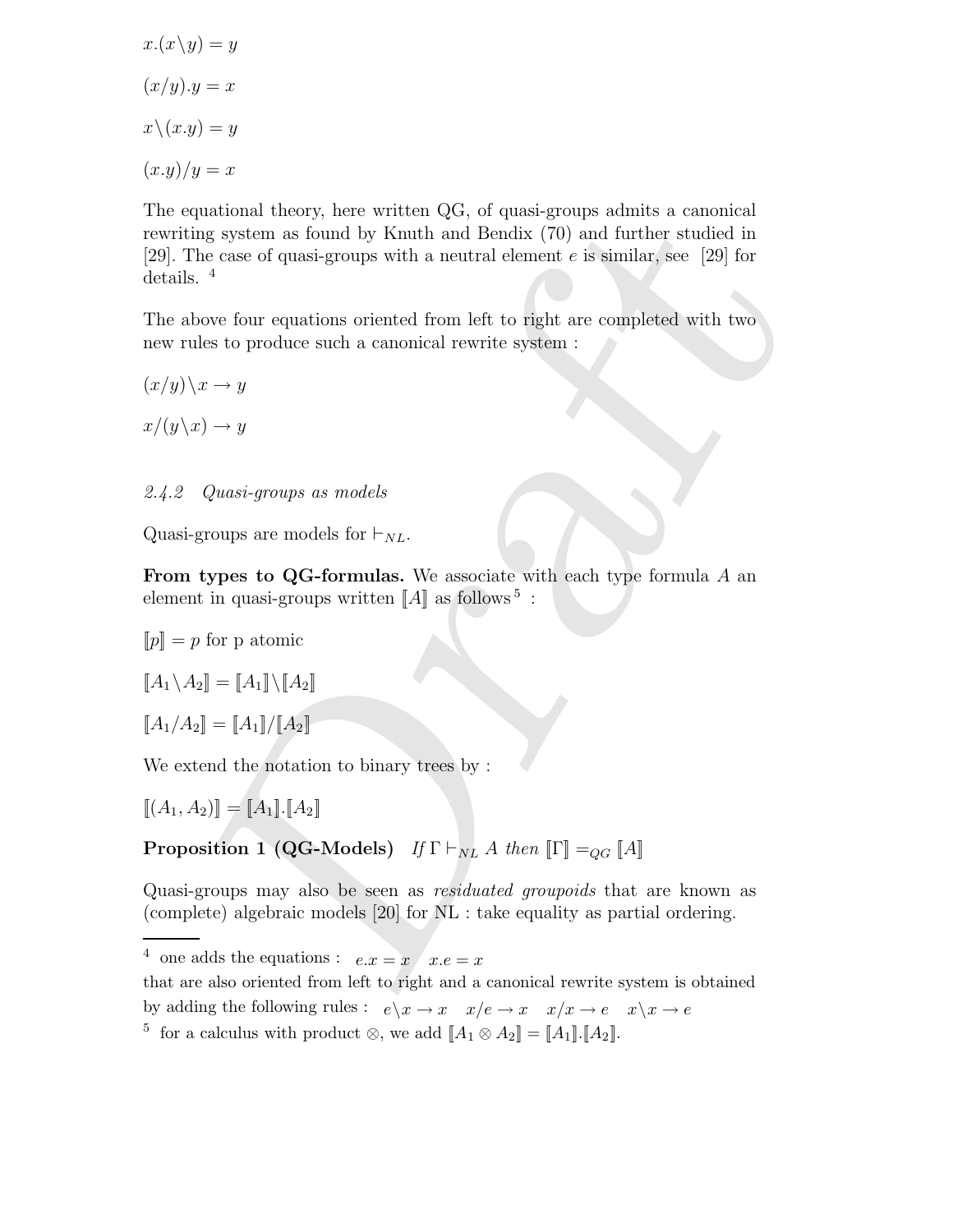## 3 Limit Point Construction for NL

We now cite some results from [24], where the authors have given a limit point for languages of strings. We shall use this construction in next sections.

Form of grammars. We consider grammars (as given in [24])  $G_n$  where A,  $B, D_n$  and  $E_n$  are complex types and S is the main type of each grammar :

$$
G_n = \{a \mapsto A/B \; ; \; b \mapsto D_n \; ; \; c \mapsto E_n \backslash S\}
$$

**Definition 9** ( $G_n$  and  $G_*$  [24] ) Let p, q, S be three primitive types :

$$
G_n = \{a \mapsto A/B \; ; \; b \mapsto D_n \; ; \; c \mapsto E_n \setminus S\}
$$
\n
$$
\text{efinition } 9 \ (G_n \text{ and } G_* \ [24] \) \ Let \ p, \ q, \ S \ be \ three \ primitive \ types : \ A = D_0 = E_0 = q/(p \setminus q)
$$
\n
$$
B = p
$$
\n
$$
D_{n+1} = (A/B) \setminus D_n
$$
\n
$$
E_{n+1} = (A/A) \setminus E_n
$$
\n
$$
\begin{cases}\na \mapsto A/B = (q/(p \setminus q))/p \; ; \ b \mapsto p \; ; \ c \mapsto p \setminus S\}\n\end{cases}
$$
\n
$$
\text{coposition } 2 \text{ (language description [24])}
$$
\n
$$
\begin{cases}\n\mathcal{L}(G_n) = \{a^k bc \mid 0 \le k \le n\} \\
\mathcal{L}(G_n) = \{a^k bc \mid 0 \le k\}.\n\end{cases}
$$
\n
$$
\begin{cases}\n\mathcal{L}(G_n) = \{a^k bc \mid 0 \le k \le n\} \\
\mathcal{L}(G_*) = \{a^k bc \mid 0 \le k\}.\n\end{cases}
$$
\n
$$
\text{dis construction defines a limit point with the following result.}
$$
\n
$$
\text{conposition } 3 \ (NL-non-learning [24]) \ The \ class of languages of \nrigid \nrk-valued \nfor an \narbitrary \nk) \nnon-associative \nLambek \ngram \nmars \n(not \nclowing \nempty \nsequence \nand \nwithout \nproduct) \nad \nunits \na \nlimit \npoint \n;\nthe \ class \nof \nfor \nk-valued \nfor an \narbitrary \nk \n} \nnon-associative \nLambek \ngram \nmars \n(not \nowning \nempty \nsequence \nand \nwithout \nproduct) \nis \nnot \nle \nform \n\nstructure \nLanguages \nand \nLimit \nPoints.\n\ndefinition. We \nrecall that \n $\mathcal{B}_{N}(\mathcal{G})$  \ndenotes the set of \nwell-bracket \nblacked \nsets \nof \nin \nNL. We \nfor \nN. We \nfor \nN. We \nfor \nN. We \nfor \nN. We \nfor \nN. We \nfor
$$

Proposition 2 (language description [24])

- $\mathcal{L}(G_n) = \{a^k bc \mid 0 \leq k \leq n\}$
- $\mathcal{L}(G_*) = \{a^k bc \mid 0 \leq k\}.$

This construction defines a limit point with the following result.

Proposition 3 (NL-non-learnability [24] ) The class of languages of rigid (or k-valued for an arbitrary  $k$ ) non-associative Lambek grammars (not allowing empty sequence and without product) admits a limit point ; the class of rigid (or k-valued for an arbitrary  $k$ ) non-associative Lambek grammars (not allowing empty sequence and without product) is not learnable from strings.

## 4 Structure Languages and Limit Points.

**Definition.** We recall that  $\mathcal{BL}_{NL}(G)$  denotes the set of well-bracketed strings generated by G in NL. We use a similar definition and notation for  $NL_{\varnothing}$ .

**Structure languages for NL.** We focus on a limit point construction already given for NL in the case of strings. To deal with well-bracketed strings, we interpret the types in quasi-groups ; we get the same images for all grammars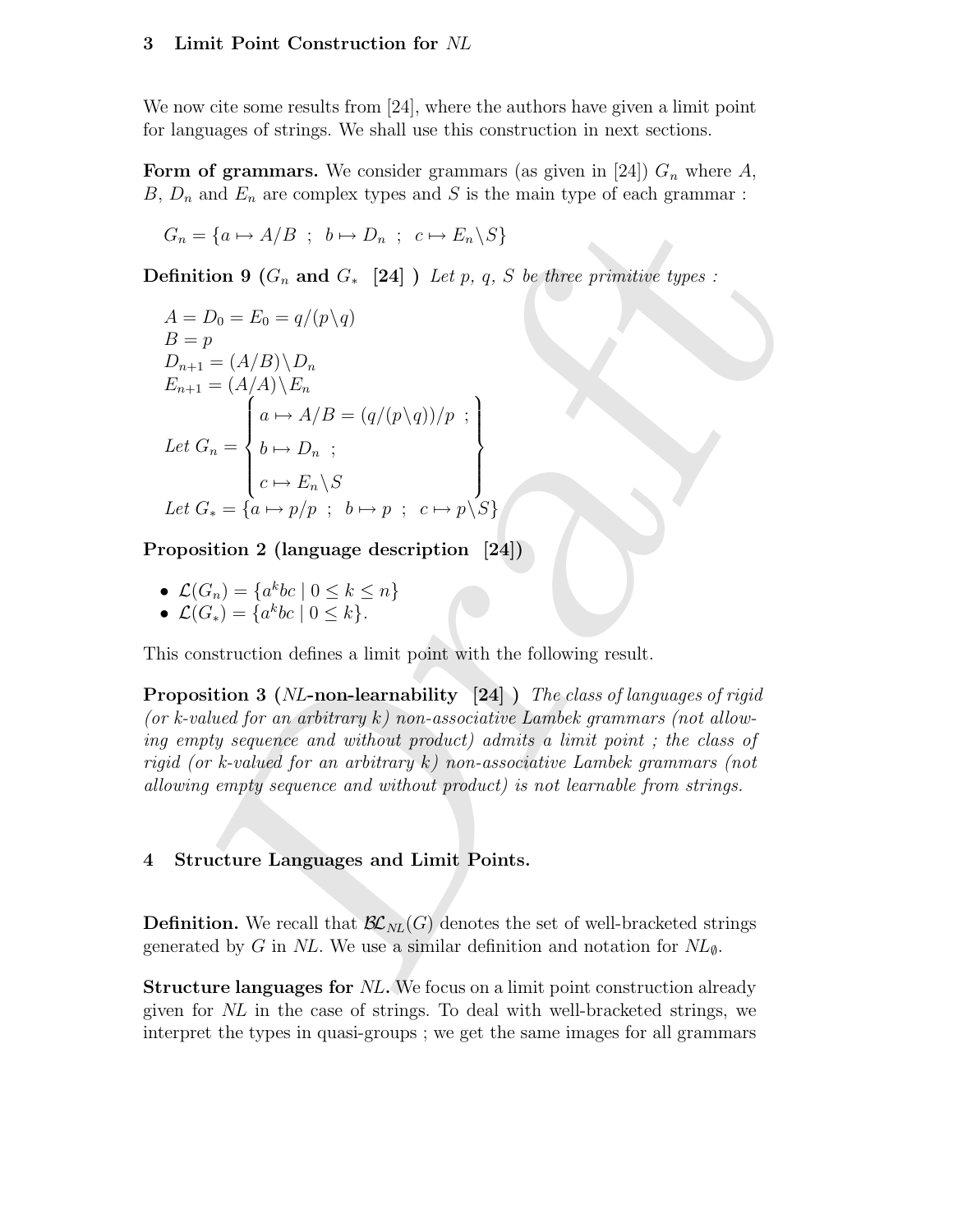in the sequence. Observe that in contrast to groups, quasi-groups are here helpful due to their non-associativity and some non-simplifications to unit (for example  $p/p$  does not reduce to unit). Moreover free quasi-groups enjoy a complete rewriting system on which we may base a crucial part of reasoning.

By an easy calculus (using type-raising rules) we compute QG-normal forms :

| Grammars and types                                                                                                                                                                                                                                                                                                                                                                                                                                                                                                                                                                                                                                                                                                                                                                                                                                                                                                                                                                                                                                             | Languages | QG-normal form |
|----------------------------------------------------------------------------------------------------------------------------------------------------------------------------------------------------------------------------------------------------------------------------------------------------------------------------------------------------------------------------------------------------------------------------------------------------------------------------------------------------------------------------------------------------------------------------------------------------------------------------------------------------------------------------------------------------------------------------------------------------------------------------------------------------------------------------------------------------------------------------------------------------------------------------------------------------------------------------------------------------------------------------------------------------------------|-----------|----------------|
|                                                                                                                                                                                                                                                                                                                                                                                                                                                                                                                                                                                                                                                                                                                                                                                                                                                                                                                                                                                                                                                                |           |                |
| $\begin{aligned} G_n &= \left\{ \begin{aligned} &a \mapsto A/B = (q/(p\backslash q))/p \\ &b \mapsto D_n \\ &c \mapsto E_n \backslash S \end{aligned} \right\} \left\{ \begin{aligned} &a^k bc \mid 0 \leq k \leq n \right\} &\quad G_n: \left\{ \begin{aligned} &\left[ [A/B] = p/p \\ &\left[ D_n \right] = p \\ &\left[ E_n \backslash S \right] = p \backslash S \end{aligned} \right. \right. \\ &\quad \left. G_* = \left\{ a \mapsto p/p \ ;\ b \mapsto p \ ;\ c \mapsto p \backslash S \right\} &\quad a^* bc \\ &\quad B =$                                                                                                                                                                                                                                                                                                                                                                                                                                                                                                                           |           |                |
| <b>Theorem 10</b> For $n \in \mathbb{N}$                                                                                                                                                                                                                                                                                                                                                                                                                                                                                                                                                                                                                                                                                                                                                                                                                                                                                                                                                                                                                       |           |                |
|                                                                                                                                                                                                                                                                                                                                                                                                                                                                                                                                                                                                                                                                                                                                                                                                                                                                                                                                                                                                                                                                |           |                |
| $\mathcal{BL}_{NL}(G_*) = \{(\underbrace{a \dots (a(a b))) \dots} c) \mid 0 \le k\}$<br>$\mathcal{BL}_{NL}(G_n) = \{(\underbrace{a \dots (a(a b))) \dots} c) \mid 0 \le k \le n\} \subsetneq \mathcal{BL}_{NL}(G_*)$                                                                                                                                                                                                                                                                                                                                                                                                                                                                                                                                                                                                                                                                                                                                                                                                                                           |           |                |
| Proof:                                                                                                                                                                                                                                                                                                                                                                                                                                                                                                                                                                                                                                                                                                                                                                                                                                                                                                                                                                                                                                                         |           |                |
| • We know from [24] that :<br>(1) $\mathcal{L}_{NL}(G_n) = \{a^k bc \mid 0 \le k \le n\}$ and $\mathcal{L}_{NL}(G_*) = a^* bc$<br>• Let $\mathcal{BL}_* = \{(\underbrace{a \dots (a(a b))) \dots})c \mid 0 \le k\}$<br>• We show by QG-models that :<br>$(2)$ $\mathcal{BL}_{NL}(G_n) \subseteq \mathcal{BL}_*$ and<br>(3) $\mathcal{BL}_{NL}(G_*) \subset \mathcal{BL}_*$<br>Since the types in $G_n$ , or $G_*$ have the same quasi-group images for all n,<br>we may group the reasoning for all $n$ in the proofs of (2) and (3).<br>Let $w = a^kbc$ for some k, we consider the quasi-group image for its possible<br>bracketed types ; it is a corresponding parenthesized version of :<br>$p/p \cdot p/p \cdot \ldots p \cdot p \setminus S$ the QG-normal form of which must be S.<br>- In the case of no a in $w : p \cdot p \setminus S$ corresponds to bc.<br>- In the case of one a: the bracketing $p/p$ . $(p \cdot p \setminus S)$ is not possible since it<br>blocks after the first rewriting step $p/p$ . S therefore, we have the following |           |                |

$$
\mathcal{BL}_{NL}(G_*) = \{(\underbrace{a \dots (a(a,b))) \dots}c) \mid 0 \le k\}
$$
\n
$$
\mathcal{BL}_{NL}(G_n) = \{(\underbrace{a \dots (a(a,b))) \dots}c) \mid 0 \le k \le n\} \subsetneq \mathcal{BL}_{NL}(G_*)
$$

## Proof :

- We know from [24] that : (1)  $\mathcal{L}_{NL}(G_n) = \{a^{\overline{k}}bc \mid 0 \leq k \leq n\}$  and  $\mathcal{L}_{NL}(G_*) = a^*bc$
- Let  $\mathcal{BL}_* = \{(a \dots (a(a))\})$  $\overline{\phantom{a}}$ b)))....)c)  $|0 \leq k$ }
- We show by QG-models that : (2)  $\mathcal{BL}_{NL}(G_n) \subseteq \mathcal{BL}_*$  and
	- $(3)$   $\mathcal{BL}_{NL}(G_*) \subseteq \mathcal{BL}_*$

– In the case of one a: the bracketing  $p/p$ .  $(p \cdot p \setminus S)$  is not possible since it blocks after the first rewriting step  $p/p$ . S therefore, we have the following brackets :  $(p/p \cdot p) \cdot p \setminus S$  as desired.

– In the case of  $k \ (k \neq 0)$  occurrences of a : we consider the bracket for the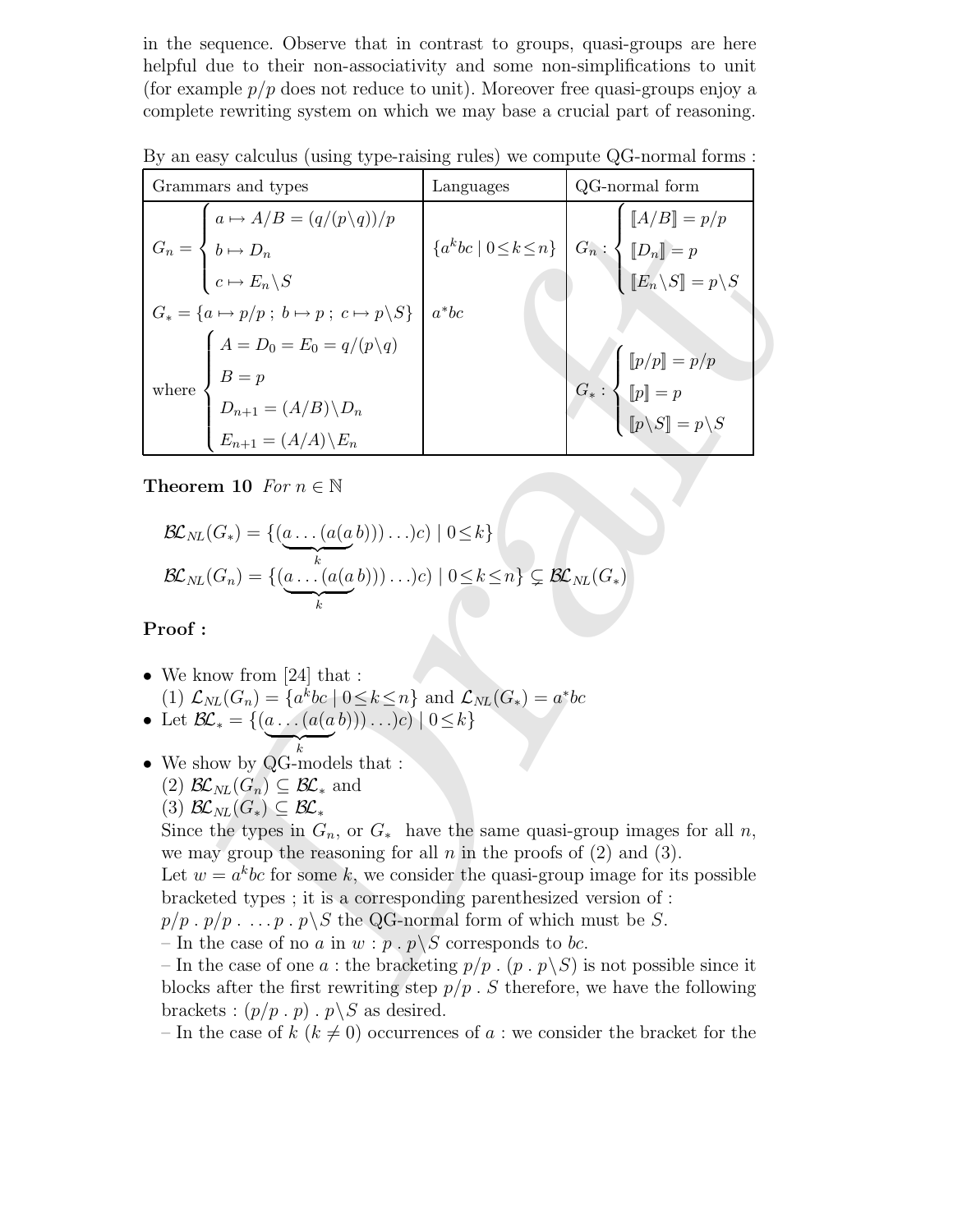first reduction step ; if we had  $p/p \dots p/p$  $\overbrace{k}$ .  $(p \cdot p \setminus S)$  it would block after the first rewriting step as follows  $p/p \dots p/p$  $\overbrace{k}$  $S$ ; therefore, we have the following brackets :  $p/p \ldots (p/p)$  $\overbrace{ }$   $\overbrace{ }$ k . p).  $p \backslash S$ ; with the first rewriting step  $p/p \ldots$  .  $\sum_{k=1}$  $k-1$  $p \cdot p \setminus S$ ; we now apply the induction hypothesis for  $k-1$  and get the desired parenthesizing; namely the only possible parenthesizing for  $w$ is  $(a \dots (a(a b))) \dots) c$  $\overbrace{ }$ 

k • We thus get, since each word in  $\mathcal{BL}_{NL}(G_n)$  or in  $\mathcal{BL}_{NL}(G_*)$  corresponds to at least one parenthesizing and (as we have just seen) it must belong to  $\mathcal{BL}_*$ :  $\mathcal{BL}_{NL}(G_n) = \{(a \dots (a(a))$  $\overbrace{k}$ b))....)c)  $\mid 0 \leq k \leq n$  $\mathcal{BL}_{NL}(G_{*}) = \{(a \dots (a(a))$  $(b))$ )...)c)  $|0 \le k\}$ 

This construction defines a limit point for the structure languages in the rigid case, and more generally in the 
$$
k
$$
-valued case for each  $k$ , the corresponding classes of grammars are thus not learnable from bracketed examples as stated below.

Corollary 11 The class of well-bracketed strings for NL has a rigid limit point ; the class of rigid (or k-valued for an arbitrary  $k$ ) non-associative NL Lambek rigid grammars is not learnable from well-bracketed strings (in Gold's model).

## 5 Limit Point Construction for  $NL_{\emptyset}$

 $\overbrace{k}$ 

#### 5.1 Limit Point for  $NL_{\emptyset}$

desired parenthesizing ; namely the only possible parenthesizing for  $w = \frac{N - (a(a b))) \ldots (c)}{k}$ <br>
Lus get, since each word in  $\mathcal{L}_{\infty, N}(G_n)$  or in  $\mathcal{R}_{\infty, N}(G_n)$  corresponds to at<br>
lus get, since each word in  $\mathcal{L}_{\infty$ In the last section, we have proved that the NL languages of well-bracketed strings have a limit point and thus is not learnable. This proof does not work for  $NL_{\emptyset}$  because the interpretation in the free quasi-group with unit of the types that appear in the grammars is different and does not prove that the languages corresponding to the grammars  $G_n, n \in \mathbb{N}$  and  $G_*$  are included in  $\{((a \cdots (a(a b)) \cdots )c) \mid k \ge 0\}.$  $\overbrace{k}$ 

For this system, we need another proof. In the section, we prove and use syntactical properties on sequent calculus and conclude that there is no other well-bracketed string corresponding to the grammars  $G_n, n \in \mathbb{N}$  and  $G_*$ .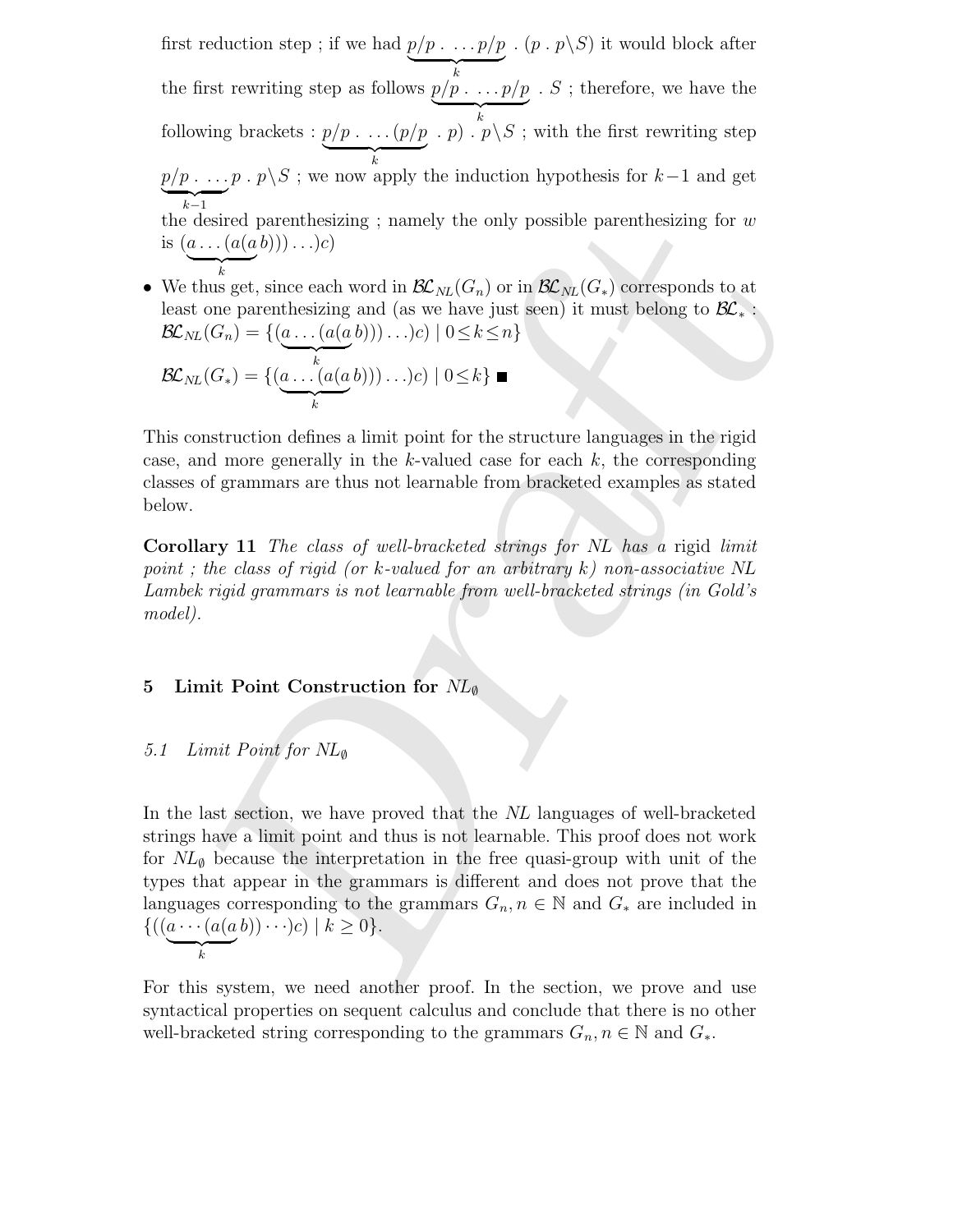**Lemma 12** For any environment  $\Gamma[\cdot]$ , for any formula A and for any atomic formula p,  $\Gamma[(p/p, p/p)] \vdash_{NL_{\emptyset}} A$  is not provable.

**Proof**: By induction on the size of a hypothetical proof (without cut) in sequent calculus. We look at the last rule used to prove  $\Gamma[(p/p, p/p)] \vdash_{NL_{\varnothing}} A$ . If  $(p/p, p/p)$  appears in the left environment of one of the premises of the rule, we can apply the induction principle and find a contradiction. If  $(p/p, p/p)$ does not appear in the left environment of all the premises, this rule must be /L. Because, we use  $NL_{\emptyset}$ , there are three possibilities :

*/L*. Because, we use *NL*<sub>θ</sub>, there are three possibilities :  
\n
$$
\frac{p/p \vdash p \quad \Gamma[p] \vdash A}{\Gamma[(p/p, p/p)] \vdash A}/L \xrightarrow{\emptyset \vdash p \quad \Gamma[(p/p, p/p)] \vdash A}/L \xrightarrow{\emptyset \vdash p \quad \Gamma[(p/p, p/p)] \vdash A}/L
$$
\nBut  $p/p \vdash p$  and  $\emptyset \vdash p$  are not provable in *NL*<sub>φ</sub> (there is an odd number of atomic formulas). Thus the three possibilities are not possible **■**  
\n**Lemma 13** For any environment Γ, for any formula A and for any atomic formulas p and q, Γ[((q/(p\setminus q))/p, (q/(p\setminus q))/p) \vdash\_{NL\_{φ}} A is not provable.  
\n**Proof** : Like the previous lemma, we prove by induction on the size of a hypothetical derivation of such a sequent. Using the same idea, we have to prove that the following sequents are not provable in *NL*<sub>φ</sub> :  
\n
$$
\emptyset \vdash p \qquad (q/(p\setminus q))/p \vdash p
$$
\nIt is not possible because the number of occurrences of p is odd **■**  
\n**Lemma 14** A well-bracketed string in the languages corresponding to *G*<sub>n</sub>, n ∈ N and *G*<sub>\*</sub>, cannot contain the sub-expression (aa).  
\n**Proof** : This is a direct consequence of the previous lemmas because for *G*<sub>n</sub>, n ∈ N, the type associated to a is (q/(p\setminus q))/p and for *G*<sub>\*</sub>, it is  $p/p$  **■**  
\n**Lemma 15** For any atomic formula *S* and for any environment Δ[·] with no occurrence of *S*, a proof of the sequent Δ[*S*] \vdash\_{NL\_{φ}} *S* implies that Δ[*S*]  $\equiv$  *S*.  
\n**Proof** : By induction on the size of the proof. We look at the last rule of Δ[*S*]<sup>+</sup> *NL<sub>φ</sub> S*. This can be an axiom in which case Δ[*S*]  $\equiv$  *S* or it can be  $\downarrow$  *L*  $\frac{\Gamma_1 \vdash A_1 \quad \Delta_1[B_1] \vdash S}{\Delta_1[(B_1/A_1,$ 

But  $p/p \vdash p$  and  $\emptyset \vdash p$  are not provable in  $NL_{\emptyset}$  (there is an odd number of atomic formulas). Thus the three possibilities are not possible

**Lemma 13** For any environment  $\Gamma$ , for any formula A and for any atomic formulas p and q,  $\Gamma[(\frac{q}{p\qquadq})/p, \frac{q}{p\qquadq))/p} \vdash_{NL_{\emptyset}} A$  is not provable.

Proof : Like the previous lemma, we prove by induction on the size of a hypothetical derivation of such a sequent. Using the same idea, we have to prove that the following sequents are not provable in  $NL_{\emptyset}$ :

$$
\emptyset \vdash p \qquad (q/(p \setminus q))/p \vdash p
$$

It is not possible because the number of occurrences of  $p$  is odd

**Lemma 14** A well-bracketed string in the languages corresponding to  $G_n, n \in$  $\mathbb N$  and  $G_*$ , cannot contain the sub-expression (aa).

Proof : This is a direct consequence of the previous lemmas because for  $G_n, n \in \mathbb{N}$ , the type associated to a is  $\left(\frac{q}{p\qquad q)\right)/p$  and for  $G_*$ , it is  $p/p$ 

**Lemma 15** For any atomic formula S and for any environment  $\Delta[\cdot]$  with no occurrence of S, a proof of the sequent  $\Delta[S] \vdash_{NL_{\emptyset}} S$  implies that  $\Delta[S] \equiv S$ .

**Proof**: By induction on the size of the proof. We look at the last rule of  $\Delta[S] \vdash_{NL_{\emptyset}} S$ . This can be an axiom in which case  $\Delta[S] \equiv S$  or it can be  $\setminus L$  or  $/L:$ 

$$
\frac{\Gamma_1 \vdash A_1 \quad \Delta_1[B_1] \vdash S}{\Delta_1[(B_1/A_1,\Gamma_1)] \vdash S} / L \quad \frac{\Gamma_1 \vdash A_1 \quad \Delta_1[B_1] \vdash S}{\Delta_1[(\Gamma_1,A_1 \setminus B_1)] \vdash S} \setminus L
$$

In both cases, S can not be in  $\Gamma_1$  because there are only two occurrences of S that must end in an axiom. Thus, we need a proof of  $\Delta_1[B_1] \vdash S$  where  $\Delta_1[\cdot]$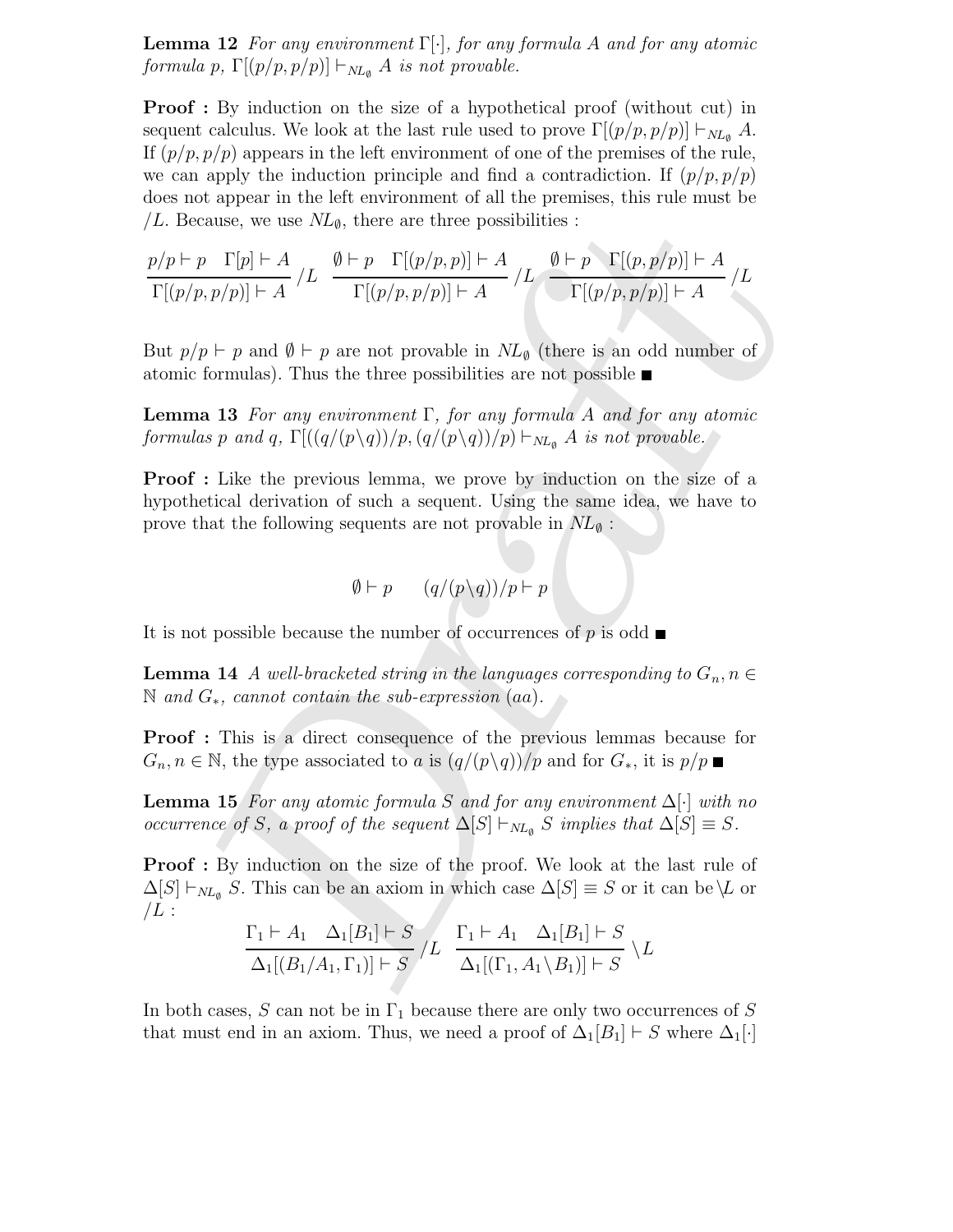contains one occurrence of S. By induction,  $\Delta_1[B_1]$  must be equal to S which is not possible because  $B_1 \neq S$ 

**Lemma 16** For any atomic formula S and for any environment  $\Delta[\cdot]$  and formula A with no occurrence of S, a proof in  $NL_{\emptyset}$  of the sequent  $\Delta[A\setminus S] \vdash_{NL_{\emptyset}}$ S implies that there exists an environment  $\Gamma$  such that  $\Delta[A\setminus S] = (\Gamma, A\setminus S)$ .

**Proof**: As for the previous proof, we proceed by induction. We look at the last rule of  $\Delta[A \setminus S] \vdash_{NL_{\emptyset}} S$  which can only be  $\setminus L$  or  $/L$  :

$$
\frac{\Gamma_1 \vdash A_1 \quad \Delta_1[B_1] \vdash S}{\Delta_1[(B_1/A_1,\Gamma_1)] \vdash S} / L \quad \frac{\Gamma_1 \vdash A_1 \quad \Delta_1[B_1] \vdash S}{\Delta_1[(\Gamma_1,A_1 \setminus B_1)] \vdash S} \setminus L
$$

It is not possible for  $A\& S$  to occur in  $\Gamma_1$  because there are only two occurrences of S that must end in an axiom and must be in the same premise.

If  $A \setminus S$  is not introduced by the rule,  $A \setminus S$  appears in  $\Delta_1[\cdot]$ . By induction, we can infer that there exists  $\Gamma$  such that  $\Delta_1[B_1] = (\Gamma[B_1], A \setminus S)$  and  $\Delta[A \setminus S]$  is  $(\Gamma[(B_1/A_1,\Gamma_1)], \mathcal{A}\backslash\mathcal{S})$  or  $(\Gamma[(\Gamma_1, A_1 \backslash B_1)], \mathcal{A}\backslash\mathcal{S}).$ 

If  $A \setminus S$  is introduced by the rule (which must be  $\setminus L$ ), we have :

$$
\frac{\Gamma_1 \vdash A \quad \Delta_1[S] \vdash S}{\Delta_1[(\Gamma_1, A \setminus S)] \vdash S} \setminus L
$$

We know with the previous lemma that  $\Delta_1[S] \equiv S$ . Thus  $\Delta[A\setminus S] \equiv (\Gamma_1, A\setminus S)$  $\blacksquare$ 

**Lemma 17** A well-bracketed string in the languages corresponding to  $G_n, n \in$ N and  $G_*$  that has only one c must be of the form  $(Tc)$  where T is a wellbracketed string.

le of  $\Delta[A\setminus S] \vdash_{N,q} S$  which can only be  $\bigvee$  or  $/L$ :<br>  $\frac{\Gamma_1 \vdash A_1 \Delta_1[B_1] \vdash S}{\Delta_1[(B_1/A_1,\Gamma_1)] \vdash S}$ ,  $/L \frac{\Gamma_1 \vdash A_1 \Delta_1[B_1] \vdash S}{\Delta_1[(\Gamma_1, A_1 \setminus B_1)] \vdash S}$ ,  $L$ <br>
the possible for  $A\setminus S$  to occur in  $\Gamma_1$  because Proof : This is a direct consequence of the previous lemmas because for  $G_n, n \in \mathbb{N}, S$  does not appear in the types associated to a and b and because the type associated to c is  $(E_n \backslash S)$  or  $(p \backslash S)$  where S does not appear in  $E_n$  or  $p\blacksquare$ 

Theorem 18 For  $n \in \mathbb{N}$ 

• 
$$
\mathcal{L}_{NL_{\emptyset}}(G_n) = \{((\underbrace{a \cdots (a(a b)) \cdots )c}_{k}) \mid 0 \leq k \leq n\}
$$
  
\n•  $\mathcal{L}_{NL_{\emptyset}}(G_*) = \{((\underbrace{a \cdots (a(a b)) \cdots )c}_{k}) \mid 0 \leq k\}$ 

**Proof**: In [24], the authors have proved that the languages of strings corresponding to  $G_n, n \in \mathbb{N}$  and  $G_*$  are :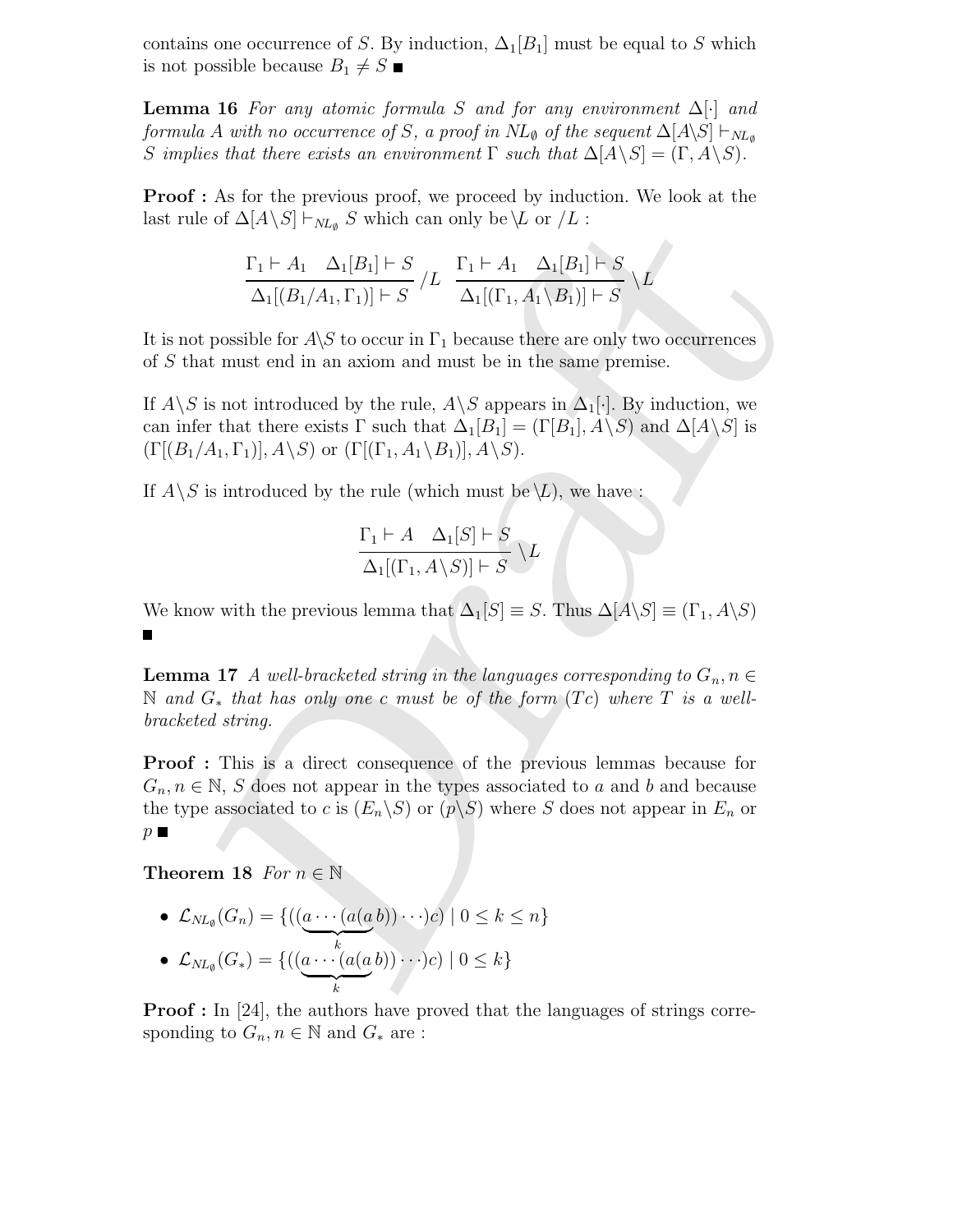- $\mathcal{L}_{NL_{\emptyset}}(G_n) = \{a^k bc \mid 0 \leq k \leq n\}$
- $\mathcal{L}_{NL_{\emptyset}}(G_*) = \{a^kbc \mid 0 \leq k\}.$

Thus, the language of well-bracketed strings of these grammars must correspond to these languages (through  $yield$ ). Since it is not possible to have  $(aa)$ by Lemma 14 and it is necessary that the well-bracketed string is of the form (Tc) by lemma 17, the languages must be in  $\{((a \cdots (a(a b)) \cdots )c) \mid k \ge 0\}$  $\sum_{k}$ k

**Corollary 19** The class of well-bracketed strings for  $NL_{\phi}$  has a rigid limit point ; the class of rigid (or k-valued for an arbitrary k) non-associative  $NL_{\emptyset}$ Lambek rigid grammars is not learnable from well-bracketed strings (in Gold's model).

# 6 Conclusion and Remarks

# Lambek grammars.

**Hary 19** The class of well-bracketed strings for NL<sub>8</sub> has a rigid limit<br>the class of rigid (or k-valued for an arbitrary k) non-associative NL<sub>8</sub><br>tripld grammars is not learnable from arbitrary k) non-associative NL<sub>8</sub><br> In the paper  $[24]$ , the whole landscape of Lambek-like rigid grammars (or kvalued for an arbitrary  $k$ ) is described as for the learnability question from strings (in Gold's model). In [16], we have shown that k-valued Lambek  $NL$ grammars are learnable from functor-argument structures. We have shown here that non-learnability still holds for the languages of well-bracketed strings ; this result is obtained for two variants  $NL$  and  $NL$ <sup> $\phi$ </sup> by exhibiting a limit point in the considered class.

## Non-learnability for subclasses.

The limit point is of order<sup>6</sup> 5 and does not use the product operator. Thus, we have the following corollaries:

- Restricted connectives: k-valued  $NL$  and  $NL$ <sup> $\theta$ </sup> grammars without product are not learnable from well-bracketed strings.
- Restricted type order: k-valued  $NL$  and  $NL$  grammars (without product) with types not greater than order 5 are not learnable from wellbracketed strings.

The learnability question may still be raised for NL grammars of order lower than 5.

 $6$  Order is defined by:  $order(A) = 0$  if  $A \in Pr$  $order(A/B) = order(B \setminus A) = max(order(B) + 1, order(A))$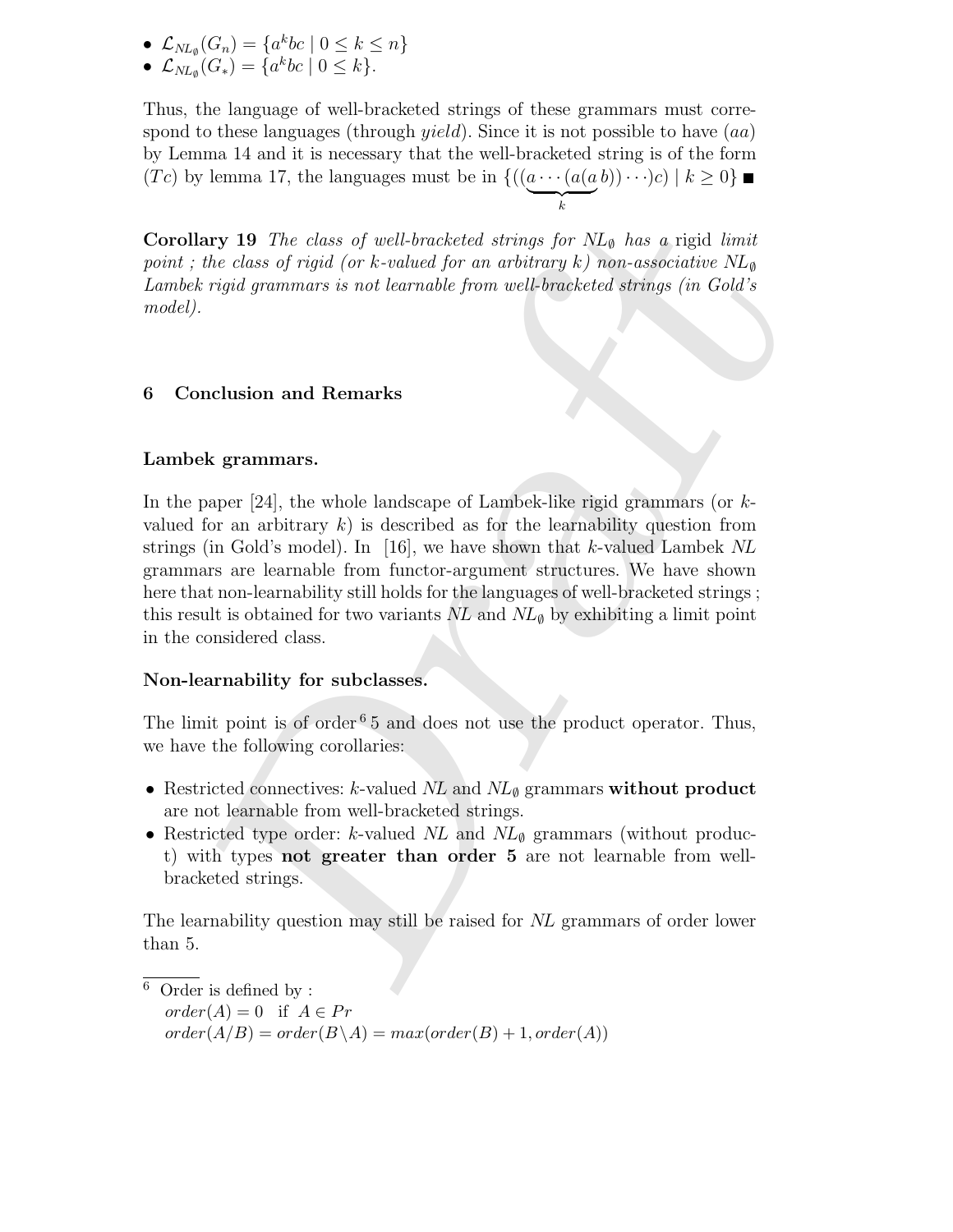Remarks. Such a result aims at clarifying the possible directions for future learning algorithms : it expresses the difficulty of learning categorial grammars from strings or intermediate structures and helps to draw the frontier between learnability and non-learnability :

Restriction on types. An interesting perspective for learnability results might be to introduce reasonable restrictions on types. From what we have seen, the order of type alone (order 1 excepted) does not seem to be an appropriate measure in that context. For instance in [17] the notion of bounded arity leads to learnability theorems.

ropriate measure in that context. For instance in [17] the notion of<br>notated arity leads to learnability theorens.<br>
notated cxamples. These results also indicate the necessity of using<br>
notated cxamples. These results als Annotated examples. These results also indicate the necessity of using enough informations as input of learning algorithms. We have seen here that the binary tree structure is not enough. The learnability from functorargument structures or from strings when arities are bounded suggests that it is more important to know the arity of the words than the global structure of the sentences.

## References

- [1] Y. Bar-Hillel, A quasi arithmetical notation for syntactic description, Language 29 (1953) 47–58.
- [2] J. Lambek, The mathematics of sentence structure, American mathematical monthly 65 (1958) 154–169.
- [3] J. Lambek, On the calculus of syntactic types, in: R. Jakobson (Ed.), Structure of language and its mathematical aspects, American Mathematical Society, 1961, pp. 166–178.
- [4] E. Gold, Language identification in the limit, Information and control 10 (1967) 447–474.
- [5] D. Angluin, Inductive inference of formal languages from positive data, Information and Control 45 (1980) 117–135.
- [6] T. Shinohara, Inductive inference from positive data is powerful, in: The 1990 Workshop on Computational Learning Theory, Morgan Kaufmann, San Mateo, California, 1990, pp. 97–110.
- [7] M. Kanazawa, Learnable classes of categorial grammars, Studies in Logic, Language and Information, FoLLI & CSLI, 1998, distributed by Cambridge University Press.
- [8] J. Nicolas, Grammatical inference as unification, Rapport de Recherche RR-3632, INRIA, http://www.inria.fr/RRRT/publications-eng.html (1999).
- [9] W. Buszkowski, G. Penn, Categorial grammars determined from linguistic data by unification, Studia Logica 49 (1990) 431–454.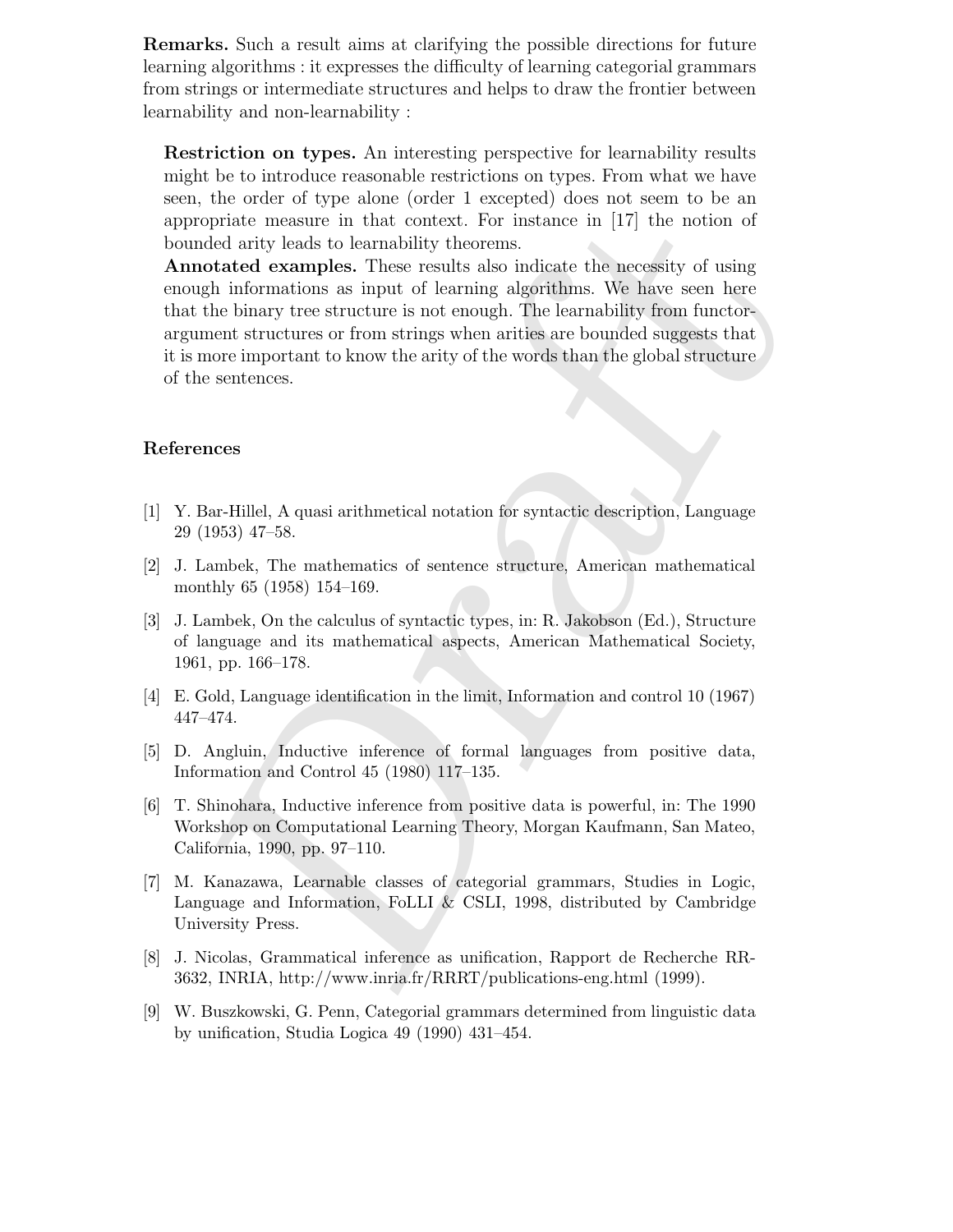- [10] M. Pentus, Lambek grammars are context-free, in: Logic in Computer Science, IEEE Computer Society Press, 1993.
- [11] Dudau-Sofronie, Tellier, Tommasi, Learning categorial grammars from semantic types, in: 13th Amsterdam Colloquium, 2001.
- [12] R. Bonato, C. Retoré, Learning rigid Lambek grammars and minimalist grammars from structured sentences, Third workshop on Learning Language in Logic, Strasbourg.
- [13] C. C. Florêncio, Consistent Identification in the Limit of the Class k-valued is NP-hard, in: LACL, 2002.
- [14] A. Foret, Y. Le Nir, Lambek rigid grammars are not learnable from strings, in: COLING'2002, 19th International Conference on Computational Linguistics, Taipei, Taiwan, 2002.
- C. Florêncio, Consistent Identification in the Limit of the Class *k*-valued is -hard, in: LACL, 2002.<br>
Foret, V. Le Nir, Lambok rigid grammars are not learnable from strings, in:<br>
EV-RC 2002, 19th International Conferenc [15] A. Foret, Y. Le Nir, On limit points for some variants of rigid Lambek grammars, in: ICGI'2002, the 6th International Colloquium on Grammatical Inference, no. 2484 in Lecture Notes in Artificial Intelligence, Springer-Verlag, 2002, pp. 106– 119.
- [16] D. B´echet, A. Foret, k-valued non-associative Lambek grammars are learnable from function-argument structures, in: Proccedings of the 10th Workshop on Logic, Language, Information and Computation (WoLLIC'2003), volume 85, Electronic Notes in Theoretical Computer Science, 2003.
- $[17]$  D. Béchet, A. Foret, Apprentissage des grammaires de Lambek rigides et d'arité bornée pour le traitement automatique des langues, in: Actes de la Conférence d'APprentissage 2003 (CAP'2003), 2003, pp. 155–167.
- [18] M. Kandulski, The non-associative Lambek calculus, in: W. M. W. Buszkowski, J. V. Bentem (Eds.), Categorial Grammar, Benjamins, Amsterdam, 1988, pp. 141–152.
- [19] E. Aarts, K. Trautwein, Non-associative Lambek categorial grammar in polynomial time, Mathematical Logic Quaterly 41 (1995) 476–484.
- [20] W. Buszkowski, Mathematical linguistics and proof theory, in: van Benthem and ter Meulen [30], Ch. 12, pp. 683–736.
- [21] M. Moortgat, Categorial type logic, in: van Benthem and ter Meulen [30], Ch. 2, pp. 93–177.
- [22] P. de Groote, Non-associative Lambek calculus in polynomial time, in:  $8<sup>t</sup>h$ Workshop on theorem proving with analytic tableaux and related methods, no. 1617 in Lecture Notes in Artificial Intelligence, Springer-Verlag, 1999, pp. 128–139.
- [23] P. de Groote, F. Lamarche, Classical non-associative Lambek calculus, Studia Logica 71.1 (2).